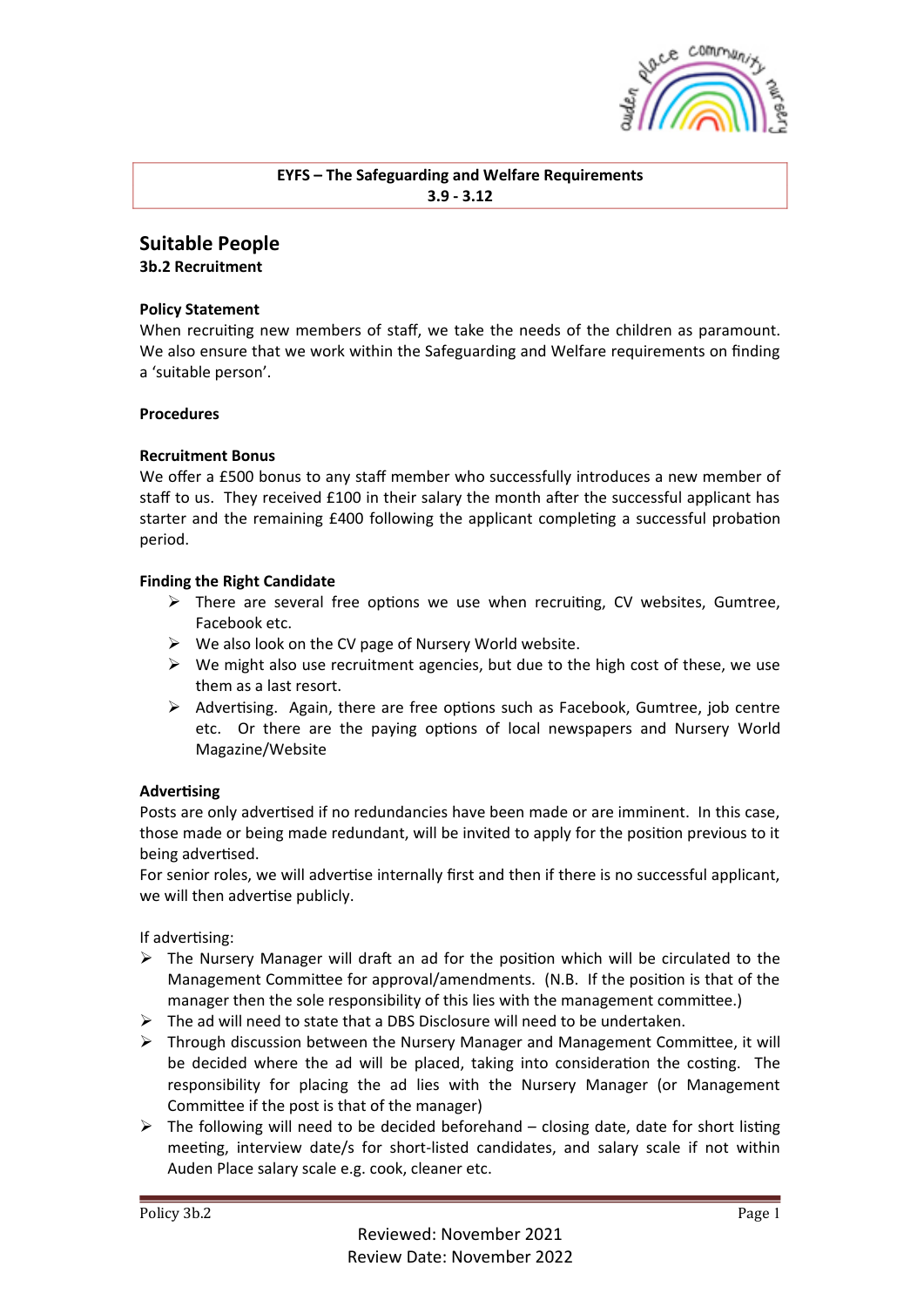

 $\triangleright$  At this stage the composition of the short-listing/interviewing panel will be decided.

# **Budget**

The Management Committee, prior to any vacancy being advertised, will establish that the funds exist within the budget.

# **Applications/Shortlisting**

- $\triangleright$  All returned application forms will be recorded.
- $\triangleright$  It is the responsibility of the Nursery Manager/Management Committee (or someone designated by these) to send out the application packs.
- $\triangleright$  Application packs will contain the following application form, job description, personal specification, equal opportunities policy and a cover letter.
- $\triangleright$  Once the deadline has passed, all applications will be photocopied and distributed to the panel for shortlisting. Applications received after the deadline will not be considered, unless otherwise decided by the Staff sub-Committee.
- $\triangleright$  The panel will then meet to shortlist candidate. This will be done on a point system based the personal specification.
- $\triangleright$  We will write for the references of those shortlisted if they have stated on their application form that we can do so.

# **Interviews**

- $\triangleright$  The Nursery Manager (or someone designated by the Nursery Manager) will contact all shortlisted candidates by telephone to arrange an interview time on the pre-advised date. The Nursery Manager will follow this up in writing. (N.B. Again, this responsibility fall to the management Committee if the post is that of the manager)
- $\triangleright$  Candidates will be asked to bring to the interview, their original qualification certificates, identification and their original DBS Disclosure if they have one.
- $\triangleright$  There will always be two representatives of Auden Place present at the interview. One of these will always be management. For senior positions the Management Committee take part. Again, a point system will be needed, based on the personal specification, to shortlist further.
- $\triangleright$  On occasions, management may ask candidates to attend the nursery for a short trial as well as their interview.
- $\triangleright$  Management are trained in 'Safer Recruitment' and where possible at least one of the Management Committee is also trained in this, for when they are called on to interview. This is not always the case, as they may be a gap between a member leaving and another being trained.

# **The Successful Candidate**

- $\triangleright$  Once we have selected the successful candidate, we will inform them in writing of our decision.
- $\triangleright$  Their job offer will be conditional on references and DBS Disclosure.
- $\triangleright$  We will always apply for a new DBS but if the candidate already has one, this will remain valid until the new one arrives. If the candidate doesn't have a current DBS then they will at no time be left alone with children. Please see policy 1.8 Procedure of obtaining a DBS.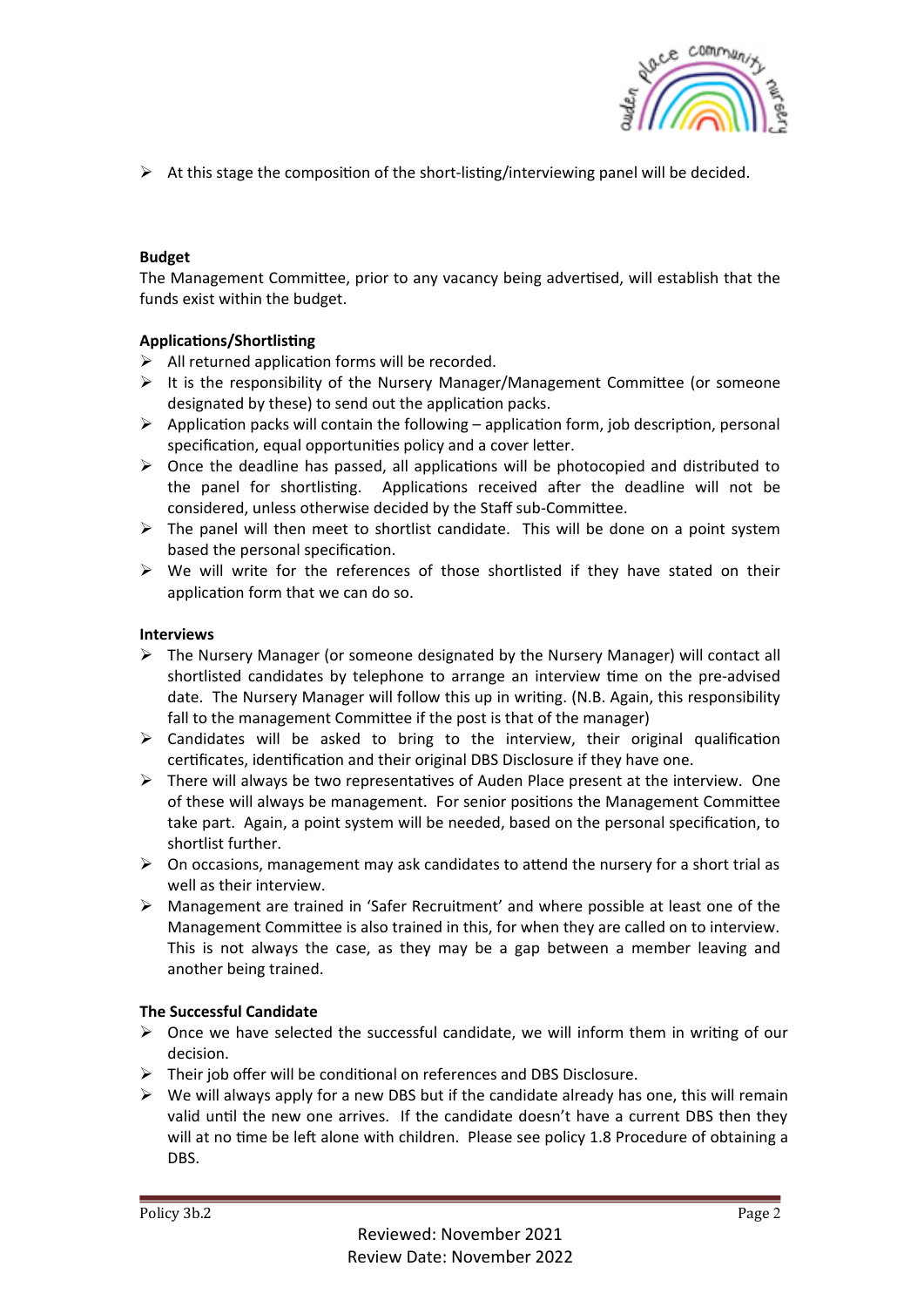

- $\triangleright$  If the post is offered and needs to be taken up before the time written references are received, then the Management must get verbal references prior to the candidate starting.
- $\triangleright$  Along with the offer letter, two copies of the contract will be sent, one to be signed by the new employee and returned to the nursery.
- $\triangleright$  All new employees are placed on a 6 month probation period.

N.B If the post advertised is for the post of nursery manager the Management Committee will take lead in this process.

Auden Place is an Equal Opportunities Employer.